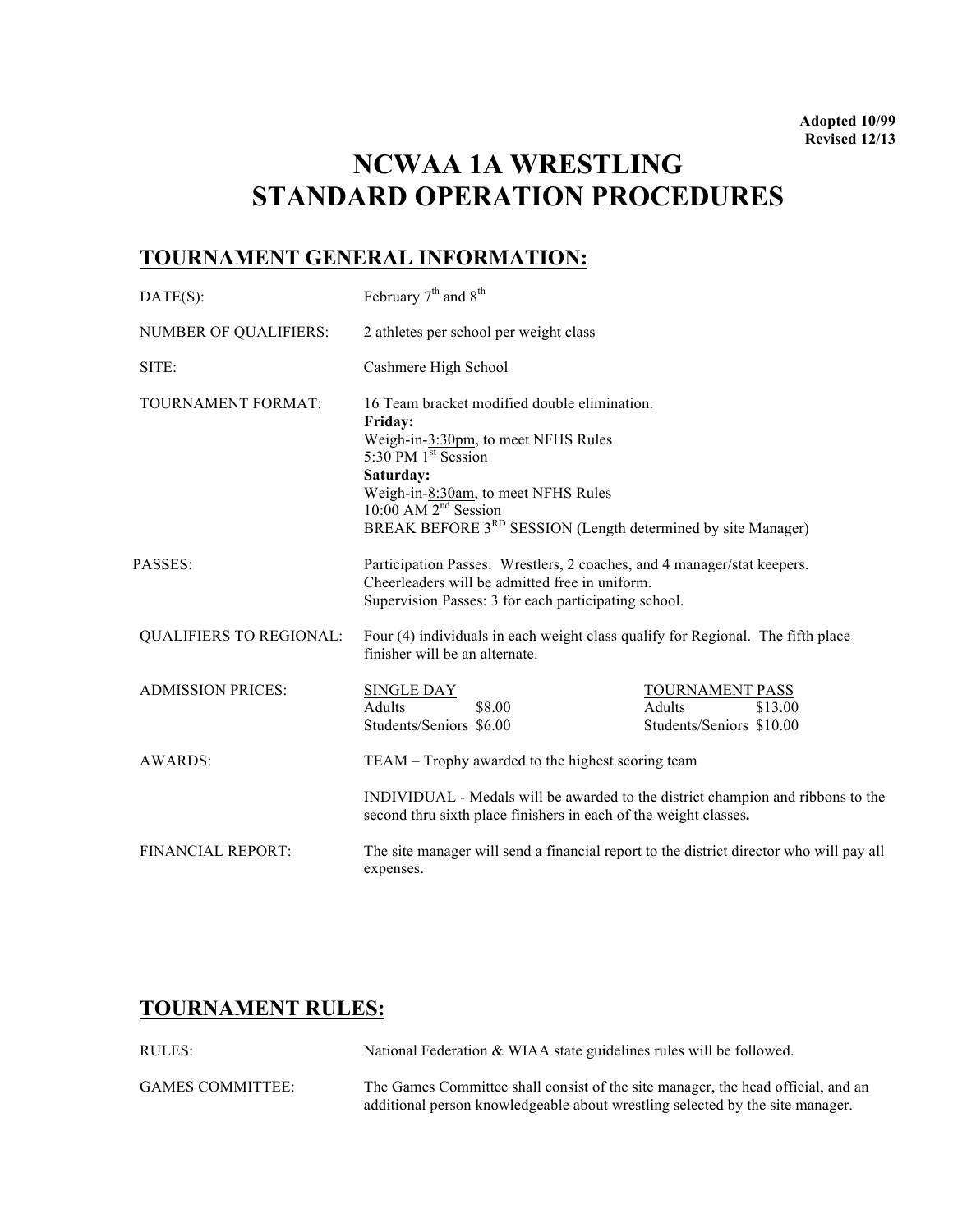| <b>OFFICIALS:</b>                               | The number of officials will be determined by the number of mats being used for the<br>tournament plus one (1), and will be assigned to the tournament by the district<br>director.                                                                                                                                              |  |
|-------------------------------------------------|----------------------------------------------------------------------------------------------------------------------------------------------------------------------------------------------------------------------------------------------------------------------------------------------------------------------------------|--|
| SEEDING:                                        | The site manager will be responsible for the seeding meeting.                                                                                                                                                                                                                                                                    |  |
|                                                 | Each school will be allowed only one (1) representative in the seeding meeting.                                                                                                                                                                                                                                                  |  |
|                                                 | Participating schools will provide the site manager with season records of each<br>participant and whom they have wrestled by no later than noon of the day of the<br>seeding meeting.                                                                                                                                           |  |
|                                                 | The intent of the seeding meeting is to appropriately place the best wrestlers in<br>their respective brackets. To achieve that goal, the following criteria will be<br>considered:                                                                                                                                              |  |
|                                                 | * Head to head competition if records are comparable<br>* Overall varsity record.<br>* Previous tournament results.                                                                                                                                                                                                              |  |
|                                                 | A head coach may call a vote of head coaches at any time if he feels the following<br>considerations for seeding do not appropriately seed a wrestler. If the coaches' vote<br>is a tie the tournament manager will make the decision.                                                                                           |  |
|                                                 | Two wrestlers from the same school cannot wrestle each other in the first round.<br>Seeding adjustments will be considered at the seeding meeting to keep the two from<br>meeting in the first round.                                                                                                                            |  |
|                                                 | The district seeding meeting will be at the district tournament site the Monday prior<br>to the tournament. The meeting will start at 5:00 pm. The tournament director shall<br>run the meeting. As noted above the seeding information must be received by the<br>site manager by no later than noon of the day of the meeting. |  |
|                                                 | Forfeits will count in the win-loss records for league matches only at the tournament<br>weight.                                                                                                                                                                                                                                 |  |
|                                                 | Each school will be allowed to enter one JV participant in each weight class. A 16-<br>man bracket will be used.                                                                                                                                                                                                                 |  |
| <b>SITE MANAGER</b><br><b>RESPONSIBILITIES:</b> | Maintenance of the tournament.                                                                                                                                                                                                                                                                                                   |  |
|                                                 | Responsible for the seeding meeting.                                                                                                                                                                                                                                                                                             |  |
|                                                 | Send the financial report to the district director who will pay all district expenses.                                                                                                                                                                                                                                           |  |
|                                                 | Notify the alternates who are entered in the tournament as soon as possible prior to<br>the district championships.                                                                                                                                                                                                              |  |
|                                                 | Keep a notebook to be passed on to the next district site manager. In the notebook<br>should be the information on the tournament operation, problems encountered, where<br>to buy materials, etc.                                                                                                                               |  |
|                                                 | Select a committee of three to serve as the games committee.                                                                                                                                                                                                                                                                     |  |
| <b>TOURNAMENT</b><br>PROCEDURES:                | The host school will supply tournament programs and assumes all profit or loss.<br>Programs need to include the grade level of the athlete.                                                                                                                                                                                      |  |